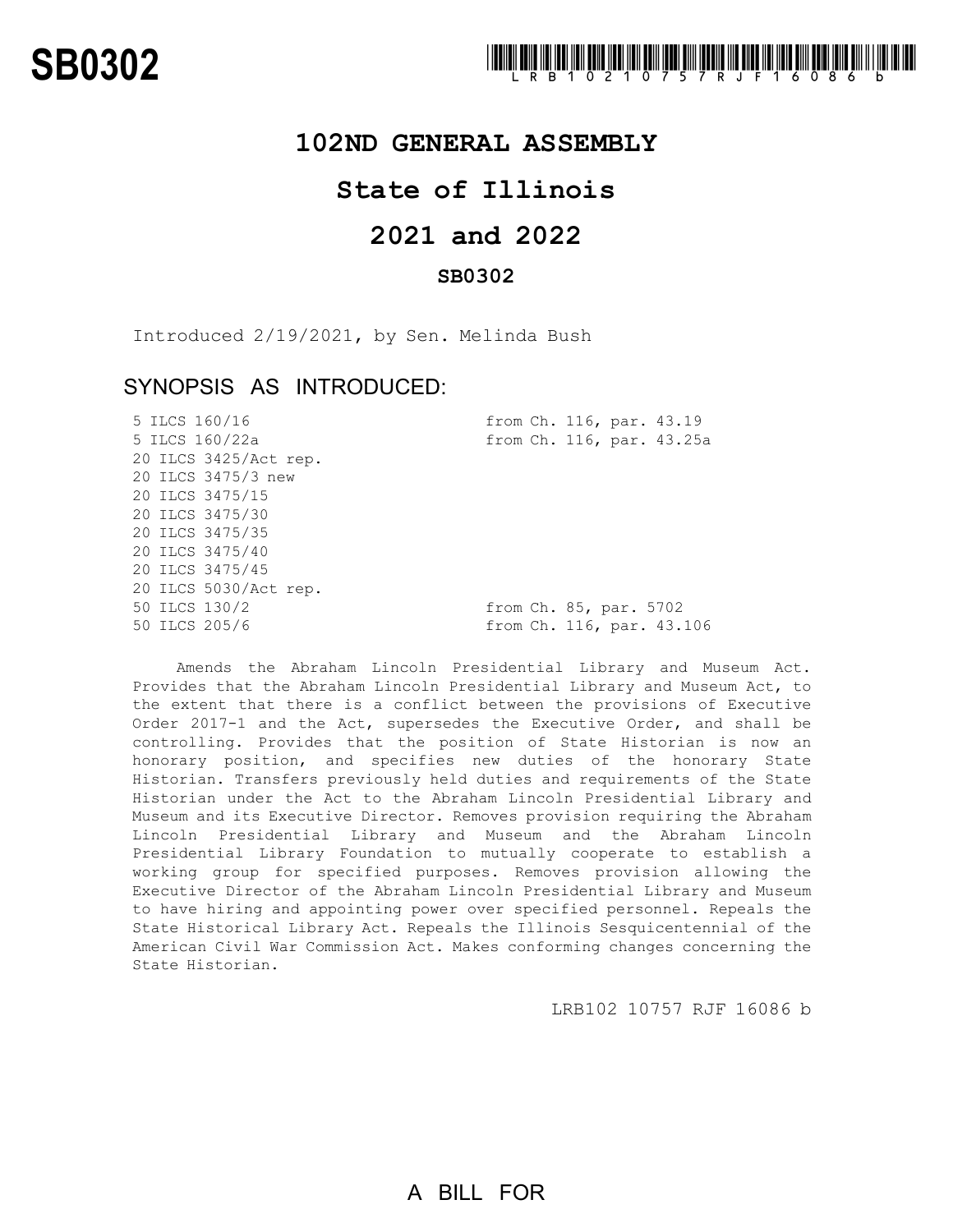1

AN ACT concerning State government.

#### **Be it enacted by the People of the State of Illinois, represented in the General Assembly:** 2 3

Section 5. The State Records Act is amended by changing Sections 16 and 22a as follows: 4 5

(5 ILCS 160/16) (from Ch. 116, par. 43.19) 6

Sec. 16. There is created the State Records Commission. The Commission shall consist of the following State officials or their authorized representatives: the Secretary of State, who shall act as chairman; the Executive Director of the Abraham Lincoln Presidential Library and Museum the State Historian, who shall serve as secretary; the State Treasurer; the Director of Central Management Services; the Attorney General; and the State Comptroller. The Commission shall meet whenever called by the chairman, who shall have no vote on matters considered by the Commission. It shall be the duty of the Commission to determine what records no longer have any administrative, fiscal, legal, research, or historical value and should be destroyed or disposed of otherwise. The Commission may make recommendations to the Secretary of State concerning policies, guidelines, and best practices for addressing electronic records management issues as authorized under Section 37 of the Government Electronic Records Act. 7 8 9 10 11 12 13 14 15 16 17 18 19 20 21 22 23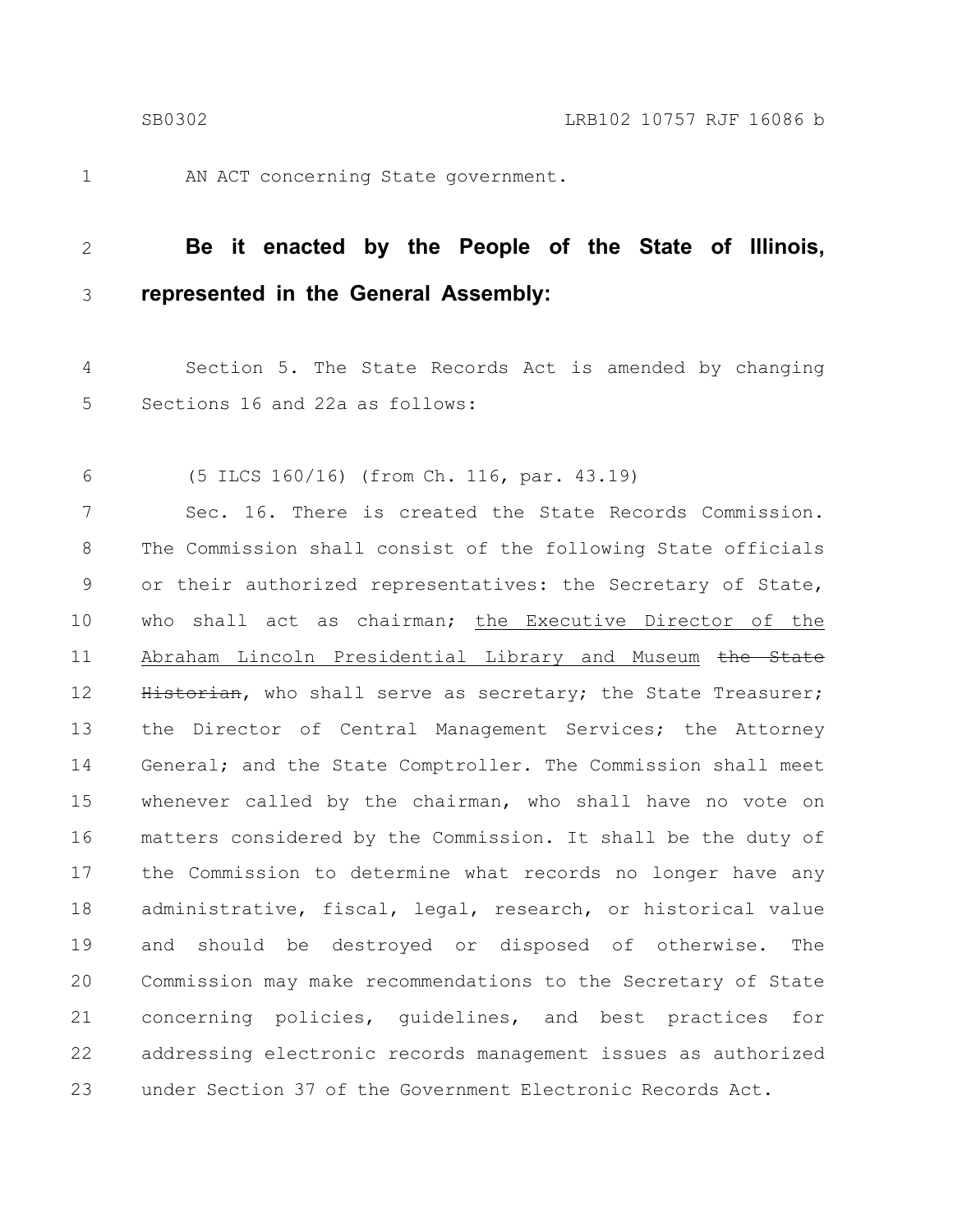SB0302 - 2 - LRB102 10757 RJF 16086 b

(Source: P.A. 97-249, eff. 8-4-11.) 1

(5 ILCS 160/22a) (from Ch. 116, par. 43.25a) Sec. 22a. There is hereby created the State Archives Advisory Board consisting of 12 voting members and 2 nonvoting members. 2 3 4 5

The voting members shall be appointed by the Secretary of State as follows: A member of the State Records Commission, a member of a Local Records Commission, a member of a local historical society or museum, a university archivist, a person in the field of education specializing in either history or political science, a genealogist, a research or reference librarian, a person who is employed or engaged as an archivist by a business establishment and 4 public members. 6 7 8 9 10 11 12 13

The nonvoting members shall be the Director of the State Library and the Executive Director of the Abraham Lincoln Presidential Library and Museum State Historian who shall serve ex-officio. 14 15 16 17

Four of the initial appointees shall serve a 1-year term; four shall serve 2-year terms; and the remaining 4 shall serve 3-year terms. The terms of the initial appointees shall be specified by the Secretary of State at the time of appointments. Subsequent to the initial appointments all members shall hold office for a period of 3 years. Vacancies shall be filled by appointment of the Secretary of State for the unexpired balance of the term. No person shall serve for 18 19 20 21 22 23 24 25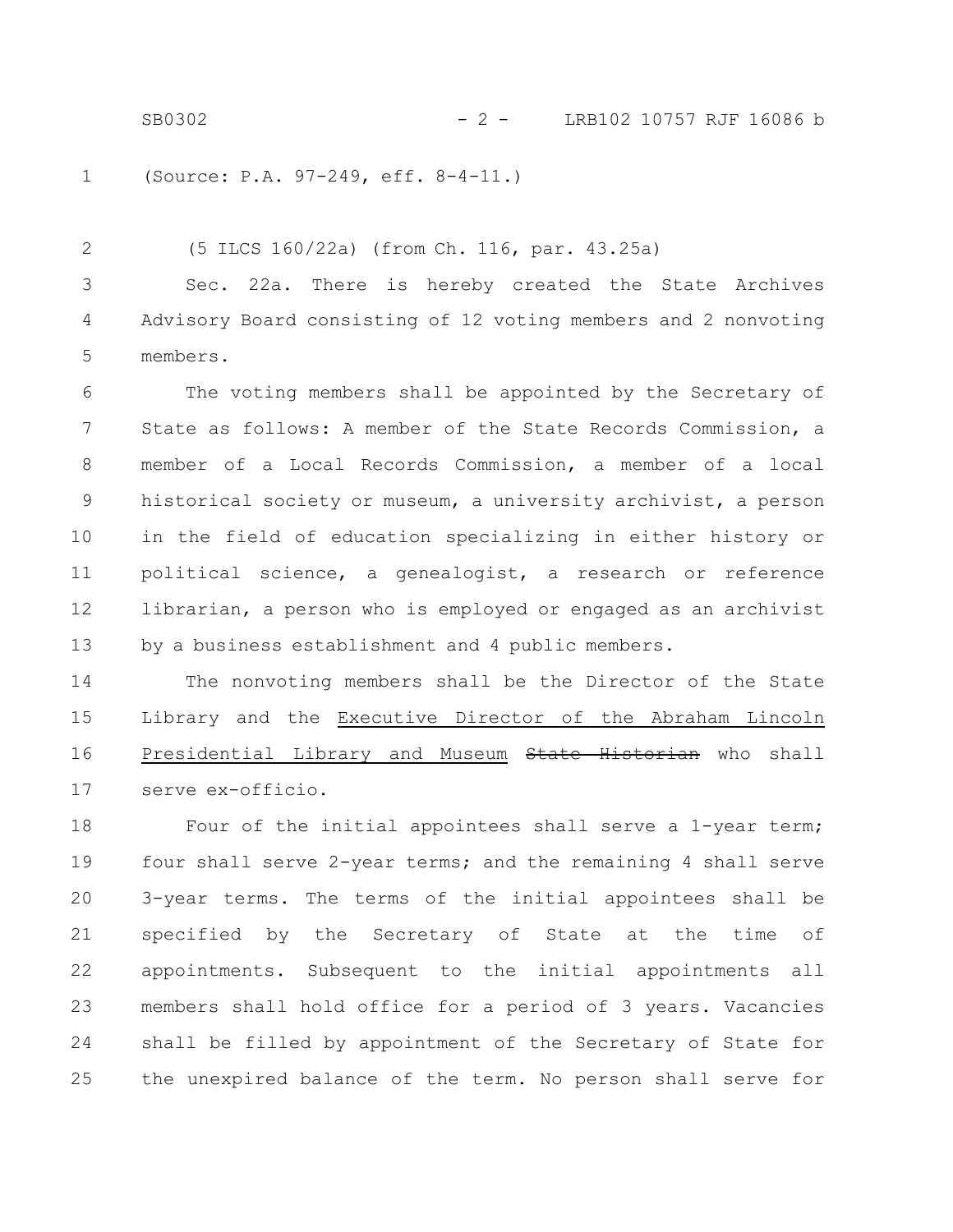SB0302 - 3 - LRB102 10757 RJF 16086 b

more than 2 consecutive 3-year terms. 1

The State Archives Advisory Board shall elect from its own members one chairman and one vice chairman. 2 3

The members appointed to the Board shall serve without compensation but shall be reimbursed for necessary expenses incurred in the performance of their duties. 4 5 6

(Source: P.A. 83-523.) 7

(20 ILCS 3425/Act rep.) 8

Section 10. The State Historical Library Act is repealed. 9

Section 15. The Abraham Lincoln Presidential Library and Museum Act is amended by changing Sections 15, 30, 35, 40, and 45 and by adding Section 3 as follows: 10 11 12

(20 ILCS 3475/3 new) 13

Sec. 3. Executive Order superseded. Executive Order No. 2017-1 created the Abraham Lincoln Presidential Library and Museum as a State agency under the jurisdiction of the Governor. This Act is the implementation of that Executive Order. To the extent that there is a conflict between the provisions of the Executive Order and this Act, this Act supersedes the Executive Order, and shall be controlling. 14 15 16 17 18 19 20

(20 ILCS 3475/15) 21

Sec. 15. Board. There shall be a Board of Trustees of the 22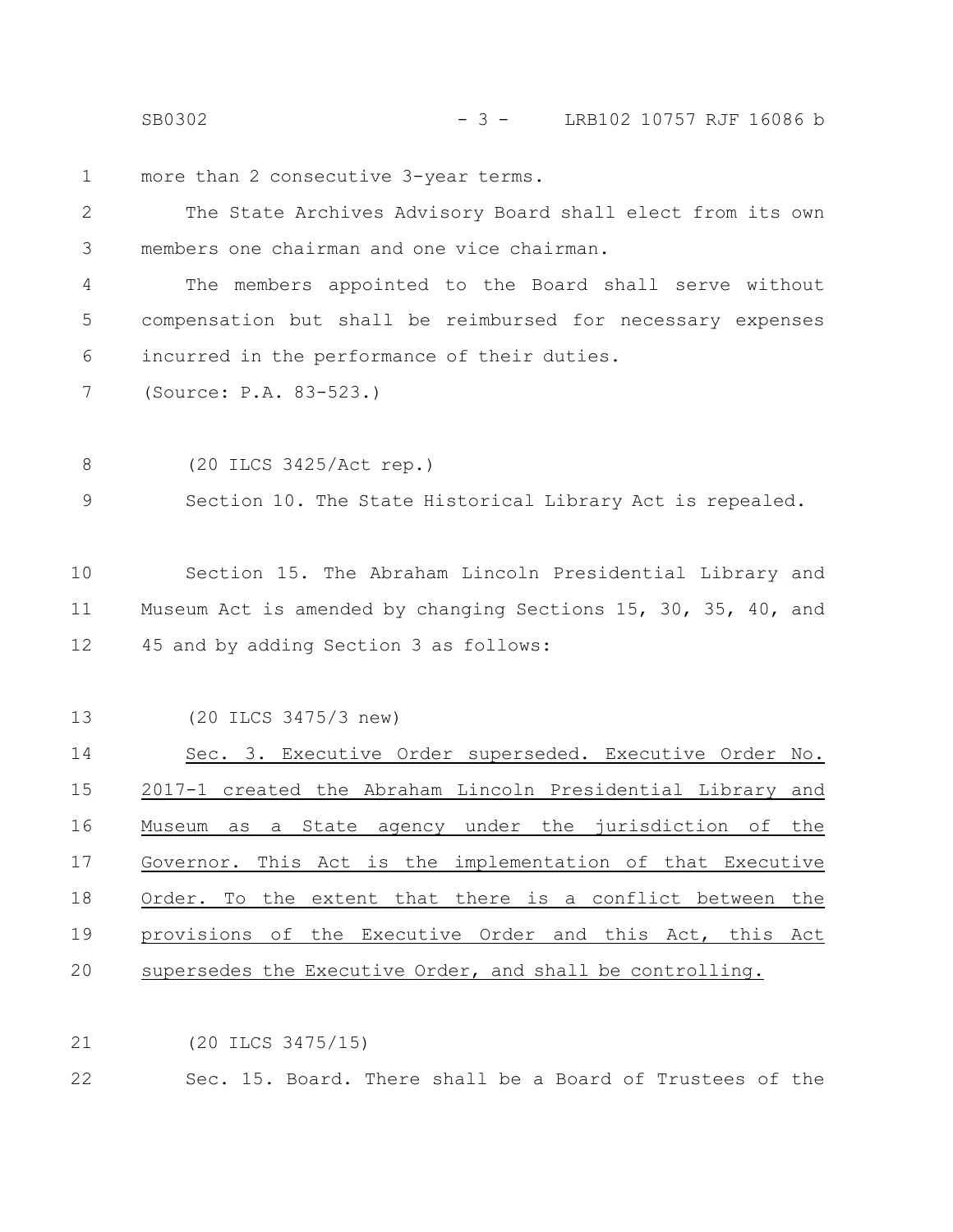Abraham Lincoln Presidential Library and Museum to set policy and advise the Abraham Lincoln Presidential Library and Museum and the Executive Director on programs related to the Abraham Lincoln Presidential Library and Museum and to exercise the powers and duties given to it under Section 25 of this Act. The Abraham Lincoln Presidential Library and Museum and the Abraham Lincoln Presidential Library Foundation shall mutually cooperate to maximize resources available to the Abraham Lincoln Presidential Library and Museum and to support, sustain, and provide educational programs and collections at the Abraham Lincoln Presidential Library and Museum. Any membership fees collected by the Abraham Lincoln Presidential Library Foundation may be used to support the Abraham Lincoln Presidential Library and Museum programs or collections at the Foundation's discretion. 1 2 3 4 5 6 7 8 9 10 11 12 13 14 15

The terms of the mutual cooperation shall be set forth in a memorandum of understanding or similar written document for an agreed-upon term concluding on December 31st of a particular year and shall include, at a minimum, the following: 16 17 18 19

(a) an authorization by the Agency for the Foundation to operate, directly or through subcontractors, food service, catering service, and retail activities at the Abraham Lincoln Presidential Library and Museum with the net proceeds being made available by the Foundation to the Abraham Lincoln Presidential Library and Museum; and (b) a requirement that the Foundation annually provide 20 21 22 23 24 25 26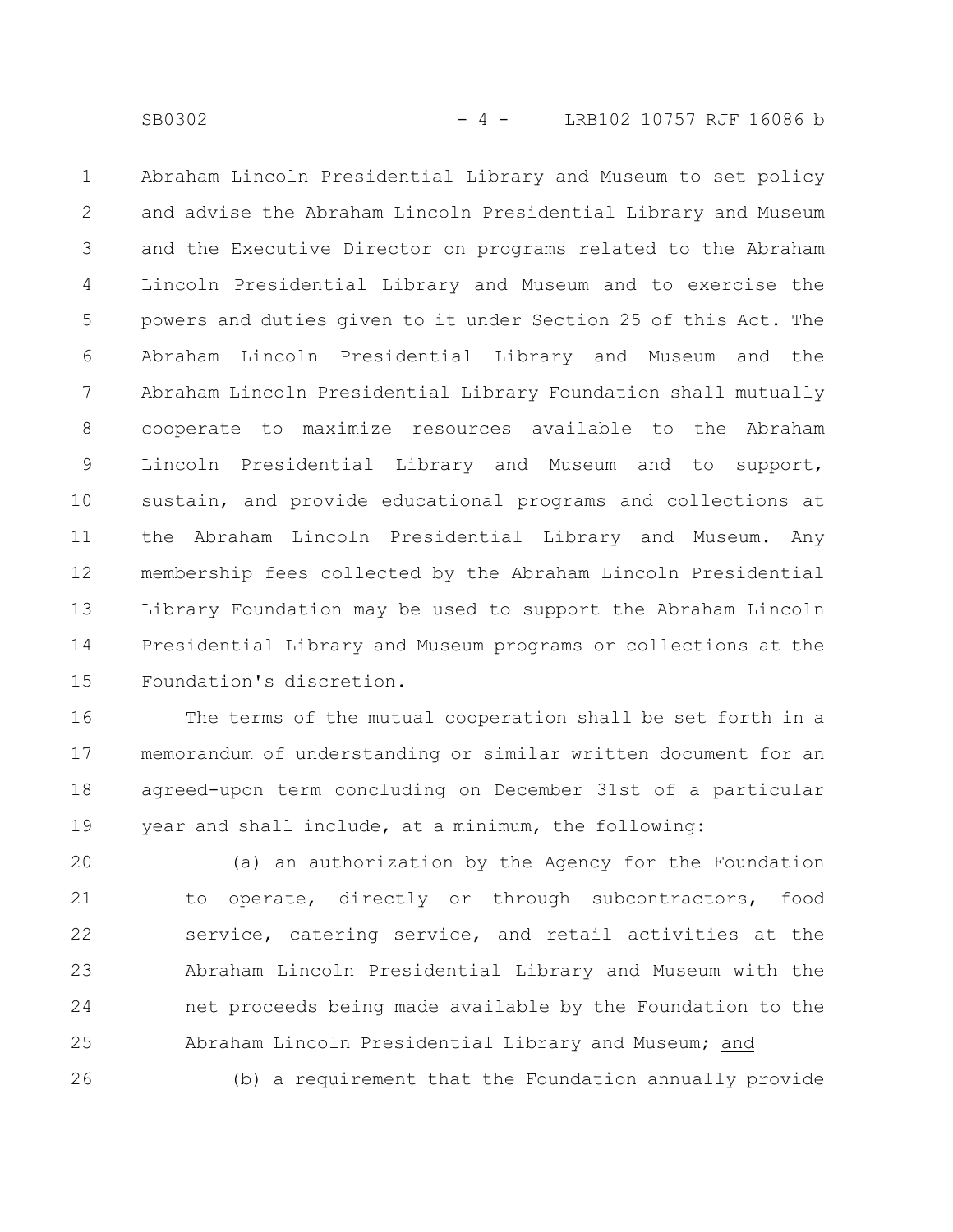SB0302 - 5 - LRB102 10757 RJF 16086 b

to the Office of the Governor and the General Assembly the following: 1 2

(1) any audit of the Foundation's financial statements performed by an independent auditor; 3 4

(2) the most recent Form 990 federal tax return filed by the Foundation with the Internal Revenue Service; and 5 6 7

(3) an annual report including income and expenditures of funds raised as a result of the Foundation's operation, directly or through subcontractors, for food service, catering service, and retail activities at the Abraham Lincoln Presidential Library and Museum.<sup>+</sup> and 8 9 10 11 12 13

(c) (Blank). the establishment of a working group with 7 members, composed of 3 members of the Board and 3 members of the Board of Directors of the Foundation, with such members appointed by the respective chair of each board, together with the State Historian. The working group shall collaborate to advance the interests of the Agency and, as an initial responsibility, shall develop an official statement for the Agency which shall be presented to the Board and the Board of Directors of the Foundation for adoption and which shall serve to align and guide the efforts of both the Ageney and the Foundation. Except the State Historian, ex officio members of either not eligible to be appointed as members of the working 14 15 16 17 18 19 20 21 22 23 24 25 26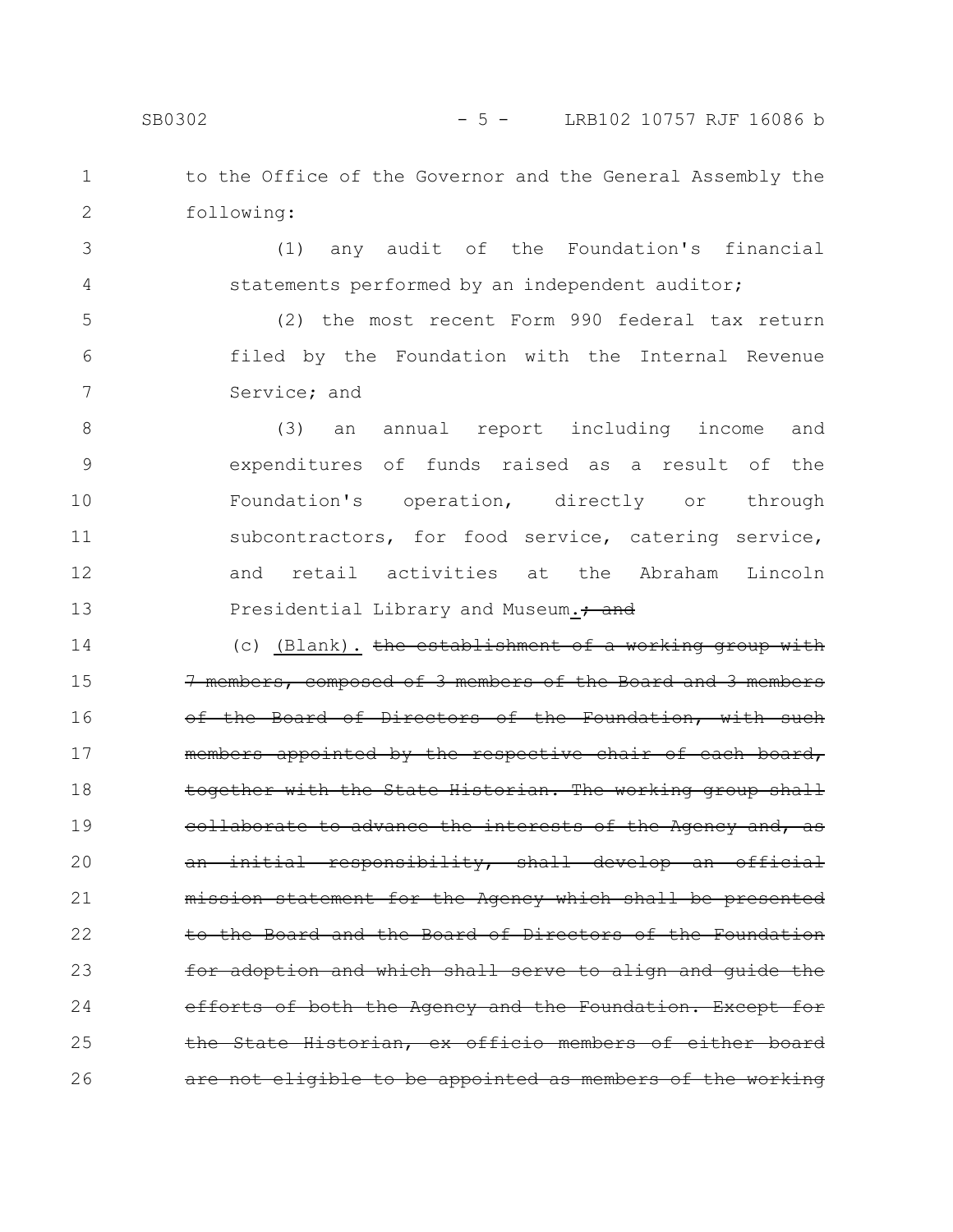group. The working group shall meet at least once each quarter and shall be chaired by the State Historian. The Foundation shall provide staff support <del>attendance and othe</del> of the working group. 1 2 3 4 5

(Source: P.A. 100-120, eff. 8-18-17; 101-535, eff. 8-23-19.) 6

7

(20 ILCS 3475/30)

Sec. 30. Administration of the Agency. The Agency shall be under the supervision and direction of an Executive Director. The person serving on the effective date of this Act as Library Director, as defined in Section 33 of the Historic Preservation Act, shall become the inaugural Executive Director on the effective date of this Act and shall serve as Executive Director until the expiration of his then-current term as Library Director. Thereafter, the Board shall appoint the Executive Director with the advice and consent of the Senate. The Executive Director shall serve at the pleasure of the Board for a term of 4 years. The Executive Director shall, subject to applicable provisions of law, execute and discharge the powers and duties of the Agency. The Executive Director shall have hiring power and shall appoint (a) a Library Facilities Operations Director; and (b) Library. The Executive Director shall appoint employees of the Agency as he or she deems appropri all fix the compensation of the Library 8 9 10 11 12 13 14 15 16 17 18 19 20 21 22 23 24 25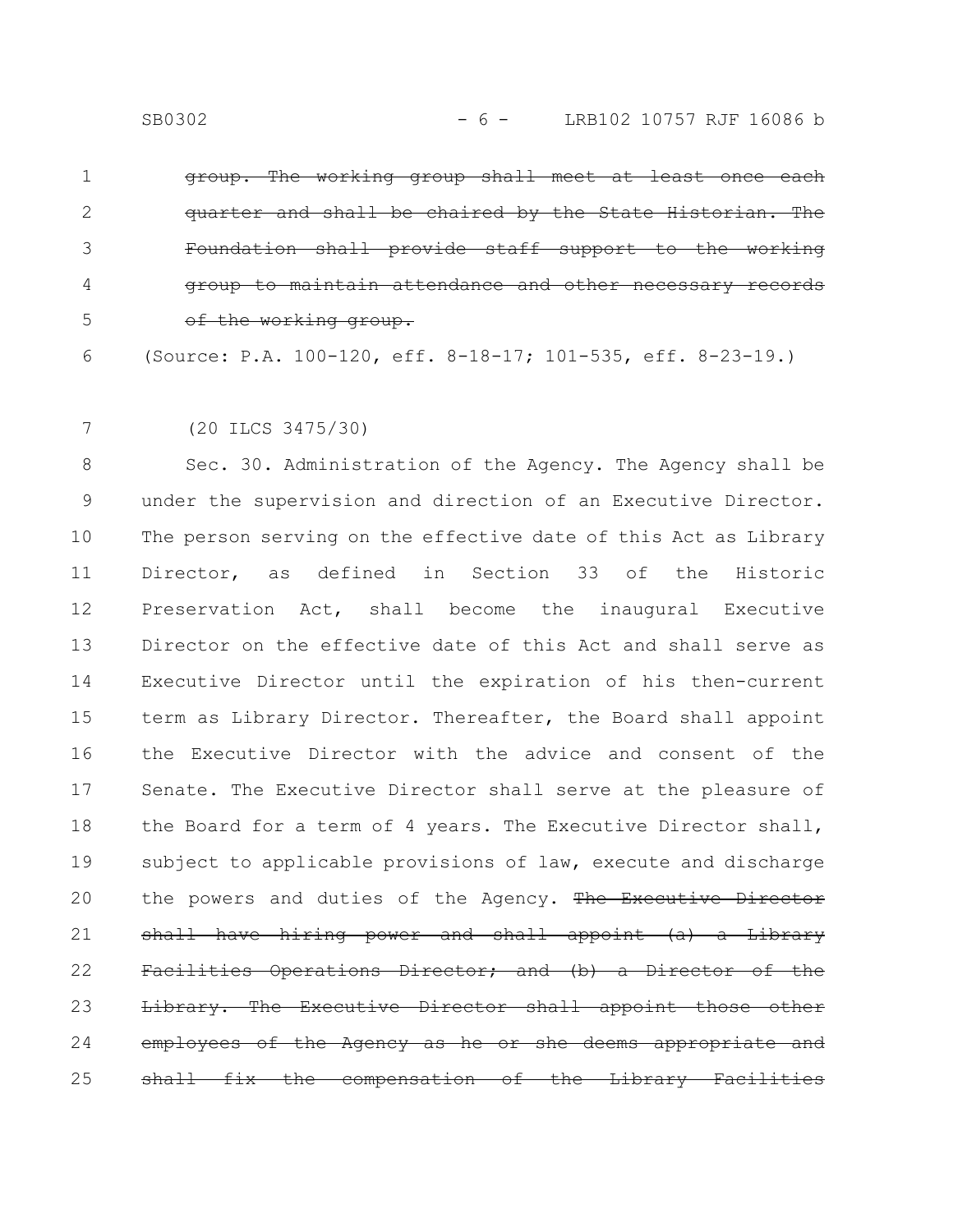Operations Director, the Director of the Library and other employees. The Executive Director may make provision to establish and collect admission and registration fees, operate a gift shop, and publish and sell educational and informational materials. 1 2 3 4 5

(Source: P.A. 100-120, eff. 8-18-17; 100-695, eff. 8-3-18.) 6

(20 ILCS 3475/35) 7

Sec. 35. Exchange State Historian; exchange historical records. The Agency State Historian shall make all necessary rules, regulations, and bylaws not inconsistent with law to carry into effect the purposes of this Act and to procure from time to time as may be possible and practicable, at reasonable costs, all books, pamphlets, manuscripts, monographs, writings, and other material of historical interest and useful to the Agency historian bearing upon the political, physical, religious, or social history of the State of Illinois from the earliest known period of time. The Agency State Historian may, with the consent of the Board, exchange any books, pamphlets, manuscripts, records, or other materials which such library may acquire that are of no historical interest or for any reason are of no value to it, with any other library, school or historical society. The Agency State Historian shall distribute volumes of the series known as the Illinois Historical Collections now in print, and to be printed, to all who may apply for same and who pay to the Library and Museum 8 9 10 11 12 13 14 15 16 17 18 19 20 21 22 23 24 25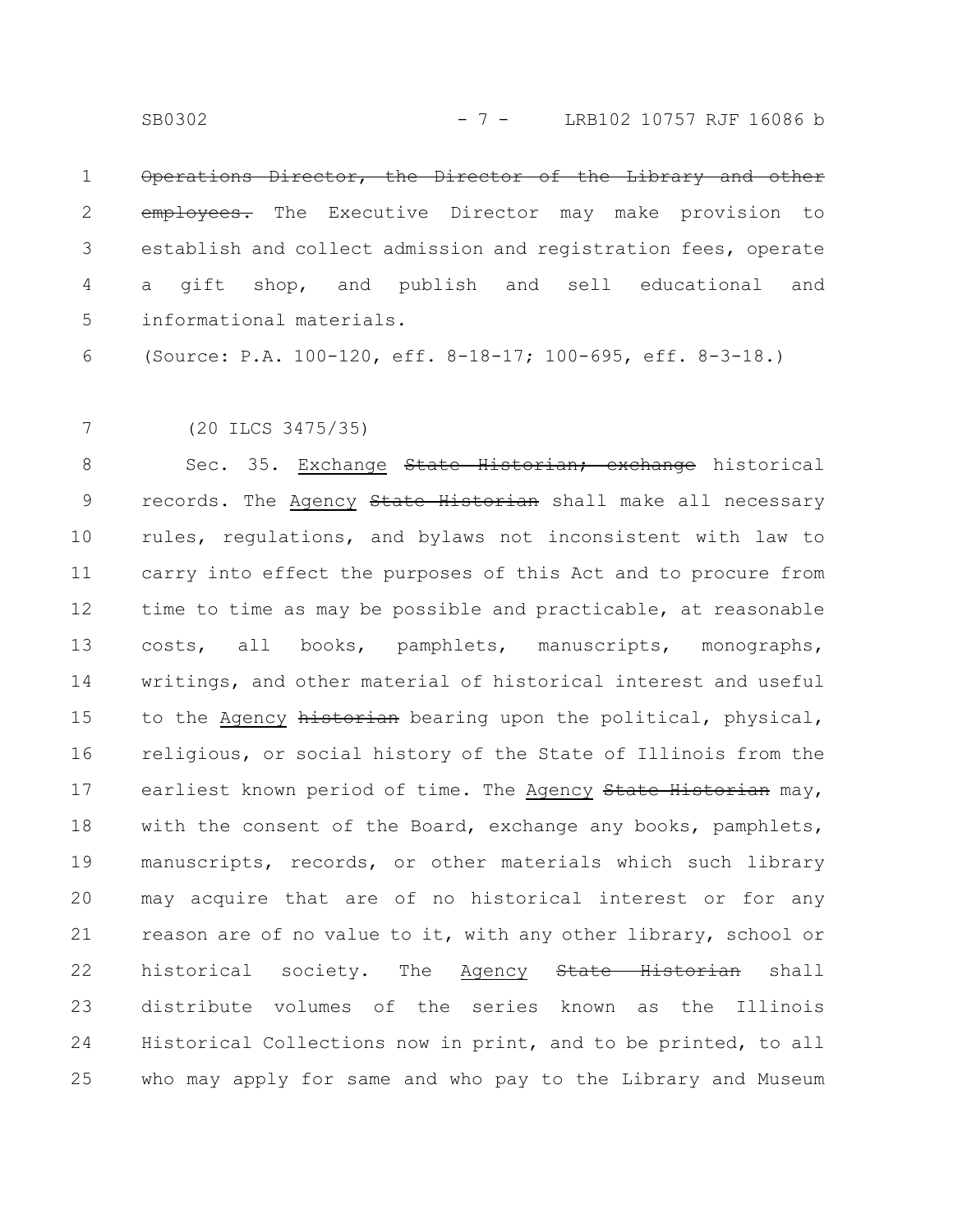for such volumes an amount fixed by the Agency State Historian sufficient to cover the expenses of printing and distribution of each volume received by such applicants. However, the Agency State Historian shall have authority to furnish 25 of each of the volumes of the Illinois Historical Collections, free of charge, to each of the authors and editors of the Collections or parts thereof; to furnish, as in his or her discretion he or she deems necessary or desirable, a reasonable number of each of the volumes of the Collections without charge to archives, libraries, and similar institutions from which material has been drawn or assistance has been given in the preparation of such Collections, and to the officials thereof; and to furnish, as in his or her discretion he or she deems necessary or desirable, a reasonable number of each of the volumes of the Collections without charge to the University of Illinois Library and to instructors and officials of that University, and to public libraries in the State of Illinois. The Agency State Historian may, with the consent of the Board, also make exchanges of the Historical Collections with any other library, school or historical society, and distribute volumes of the Collections for review purposes. 1 2 3 4 5 6 7 8 9 10 11 12 13 14 15 16 17 18 19 20 21 22

(Source: P.A. 100-120, eff. 8-18-17.) 23

(20 ILCS 3475/40) 24

Sec. 40. Honorary Illinois State Historian; appointment. 25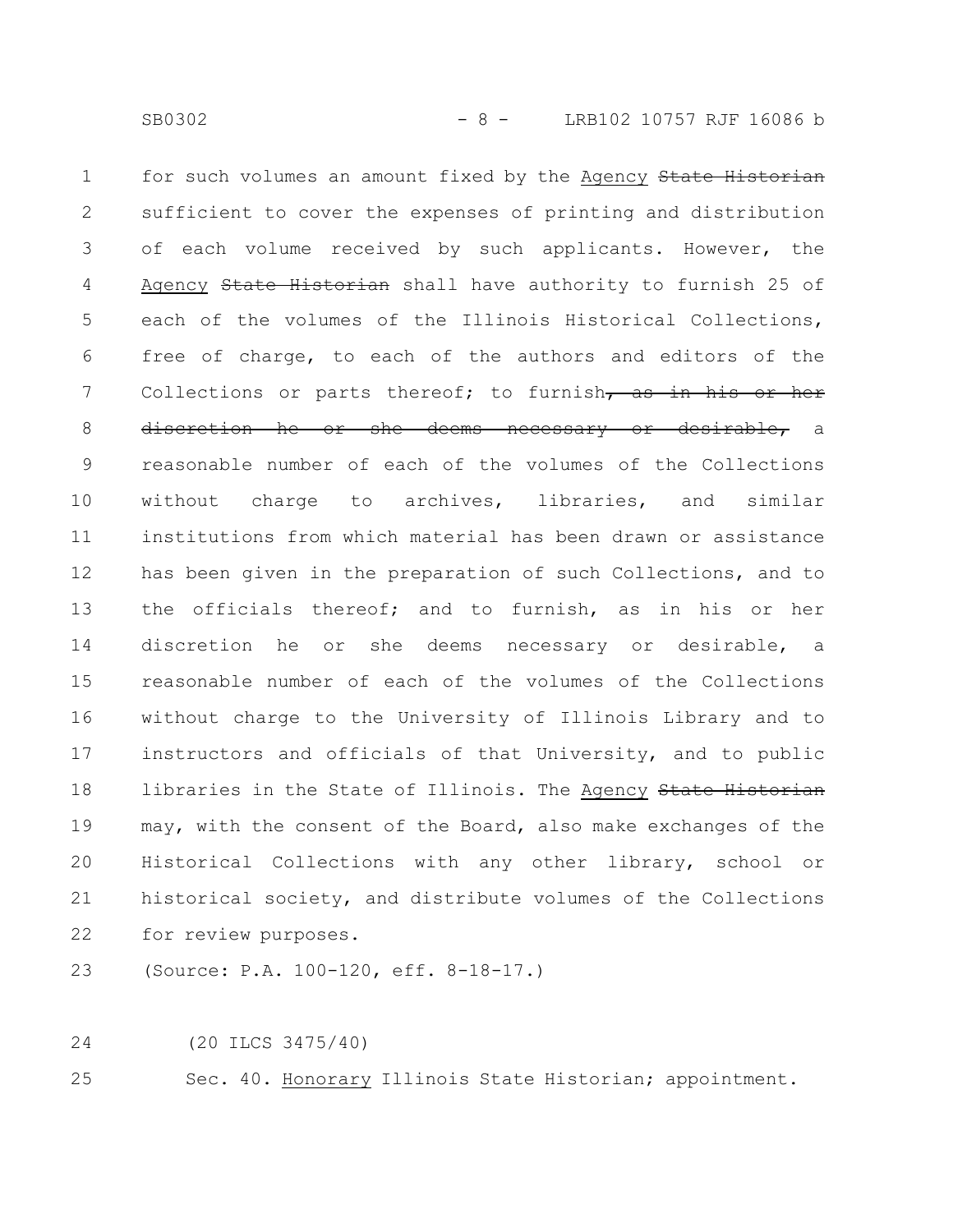SB0302 - 9 - LRB102 10757 RJF 16086 b

(a) The Governor, in consultation with Executive Director, with the advice and consent of the Board and the Illinois Historical Society, shall appoint an honorary the Illinois State Historian, who shall provide historical expertise, support, and service on civic engagement to educators and not-for-profit educational groups, including historical societies. The State Historian is the State's authority on the history of Illinois. 1 2 3 4 5 6 7 8

(b) The honorary Illinois State Historian shall be appointed based on the recommendation from the Abraham Lincoln Presidential Library and Museum Board of Trustees who shall consult the Illinois State Historical Society. The Board in consultation with the Illinois State Historical Society shall develop qualifications for the honorary Illinois State Historian to be approved by the Board no later than 120 days after the enactment of this amendatory Act of the 102nd General Assembly. 9 10 11 12 13 14 15 16 17

(c) The duties of the honorary Illinois State Historian shall include the following: 18 19

(1) enhancing the knowledge of Illinoisans regarding Illinois history; 20 21

(2) consulting with the Governor, the General Assembly, and the Abraham Lincoln Presidential Library and Museum on matters related to the promotion of Illinois History; 22 23 24 25 26

(3) lectures on matters of Illinois history within the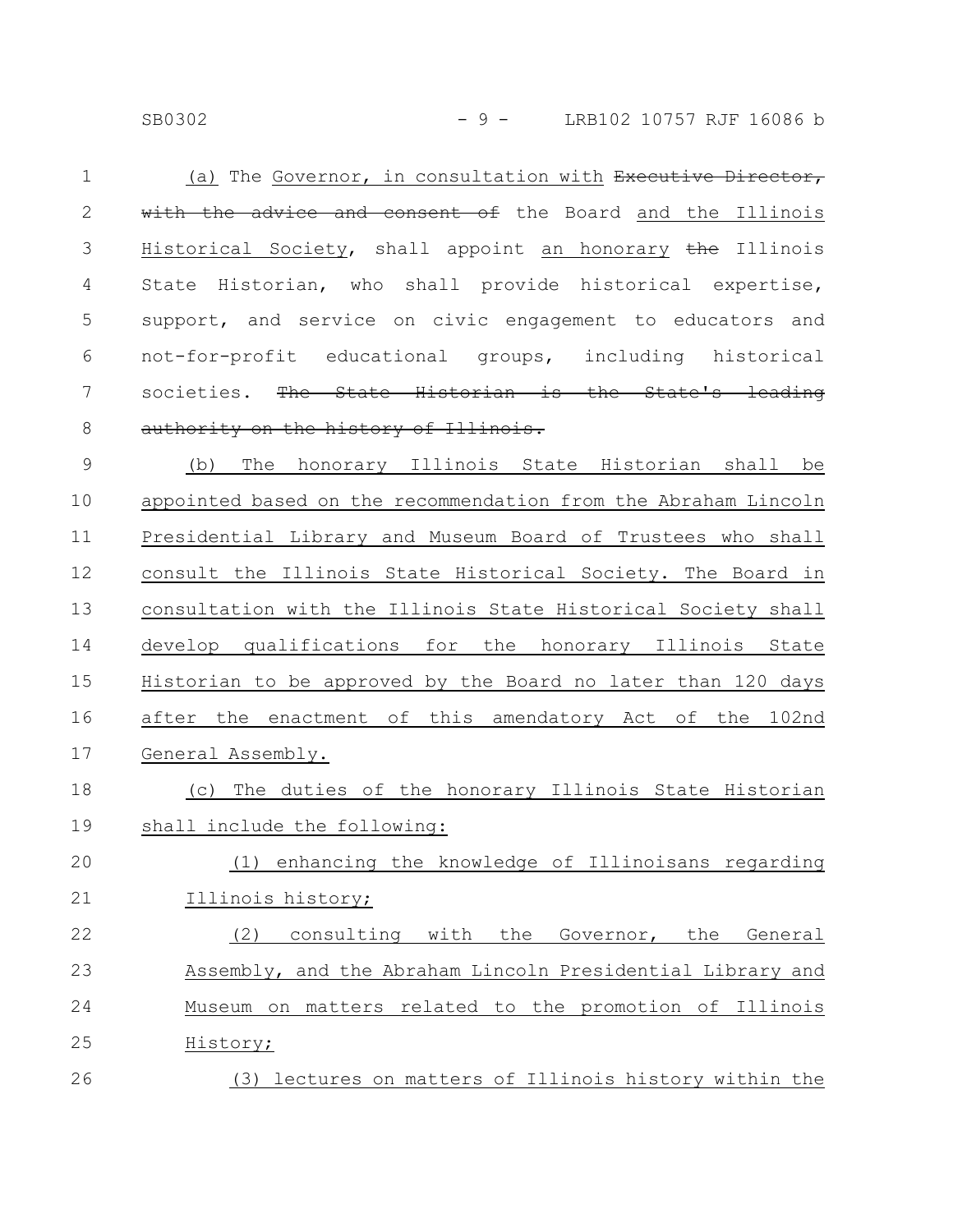honorary State Historian's area of expertise for a minimum of 4 lectures every year during their term, 2 of which must annually be located outside of the Chicagoland area. The honorary State Historian will seek to ensure that people in all geographic regions of the State have access to at least one lecture during his or her term of service; and 1 2 3 4 5 6

(4) connecting community, civic, and historical groups from around the State to other historians that could advise and speak to those entities and encourage the teaching of history in Illinois schools. 7 8 9 10

(d) The honorary State Historian shall not receive compensation, but shall receive reimbursement for travel and other reasonable expenses related to the position. All activities and expenses related to the position shall be approved in advance by the Executive Director in accordance with Agency policy and shall be subject to the same reimbursement requirements as State employees. 11 12 13 14 15 16 17

(e) An individual designated as the honorary Illinois State Historian retains the designation for 4 years from the date of appointment and the term is renewable only by the Governor's appointment for one additional consecutive 4-year term. 18 19 20 21 22

(f) The facilities and resources of the Abraham Lincoln Presidential Library and Museum shall be made available for the use of the honorary Illinois State Historian upon request. (Source: P.A. 100-120, eff. 8-18-17.) 23 24 25 26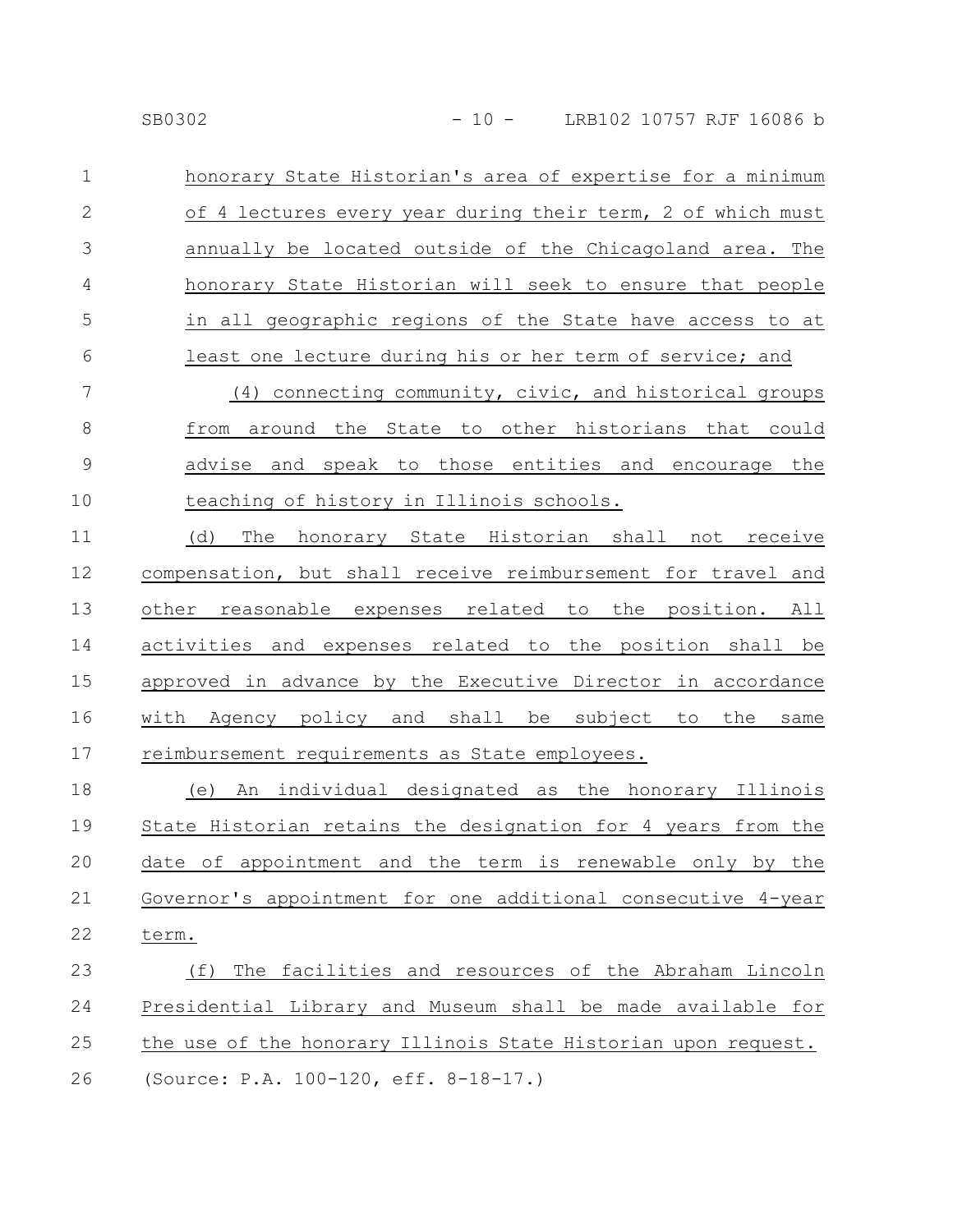```
(20 ILCS 3475/45)
1
```
Sec. 45. Historical records State Historian; historical records. The Library Services Director in consultation with historian staff at the Agency State Historian shall establish and supervise a program within the Agency designed to preserve as historical records selected past editions of newspapers of this State. Such editions and other materials shall be preserved in accordance with industry standards and shall be stored in a place provided by the Agency. The negatives of microphotographs and other materials shall be stored in a place provided by the Agency. 2 3 4 5 6 7 8 9 10 11

The Library Services Director in consultation with historian staff at the Agency State Historian shall determine on the basis of historical value the various newspaper edition files which shall be preserved and shall arrange a schedule for such preservation. The Library Services Director State Historian shall supervise the making of arrangements for acquiring access to past edition files and copyright permissions with the editors or publishers of the various newspapers. 12 13 14 15 16 17 18 19 20

The method of microphotography to be employed in this program shall conform to the standards established pursuant to Section 17 of the State Records Act. 21 22 23

Upon payment to the Agency of the required fee, any person or organization shall be granted access to the preserved 24 25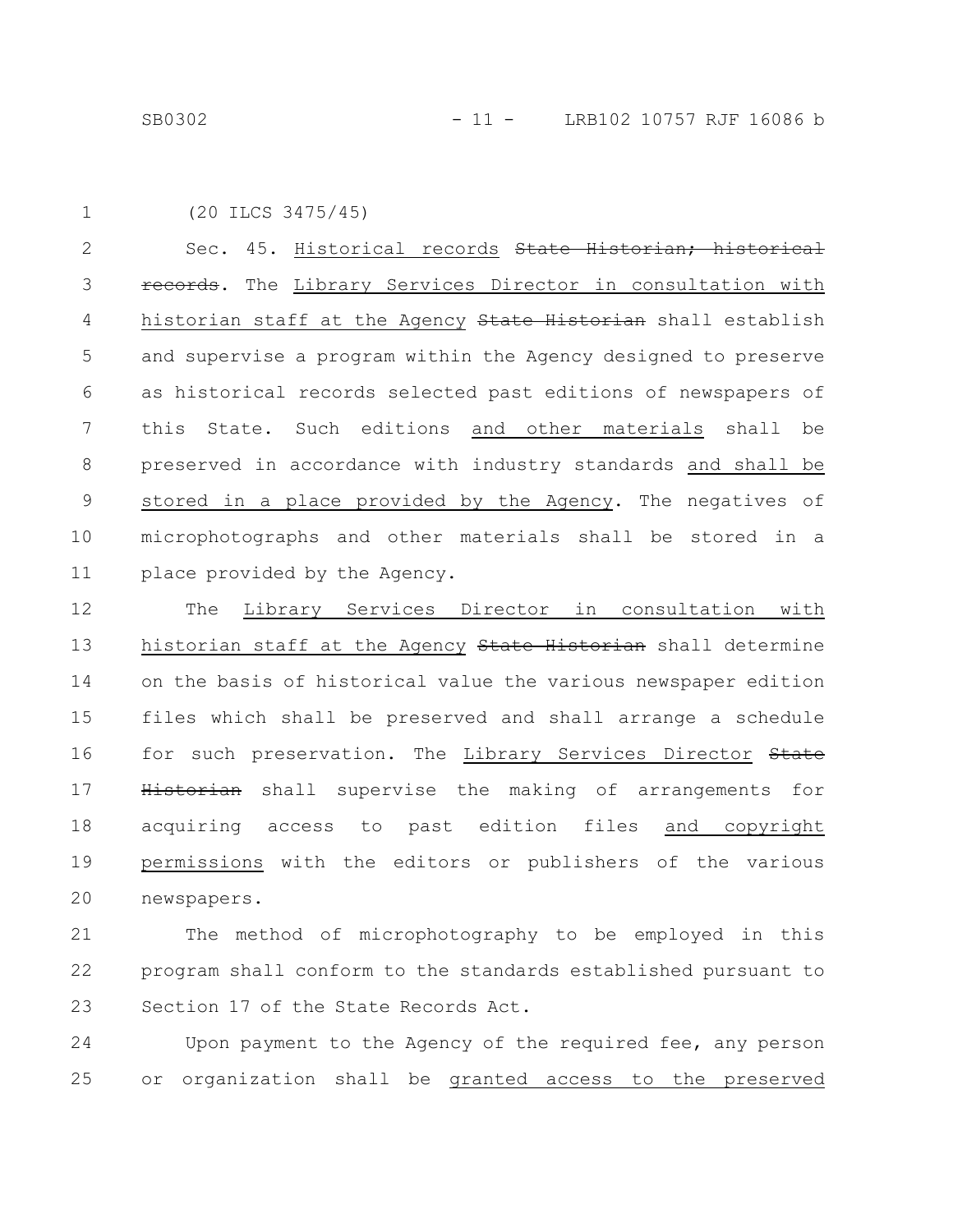editions of supplied with any prints requested to be made the newspapers and all records. The fee schedule shall be determined and approved by the Board annually required shall be determined by the State Historian and shall be equal amount to the costs incurred by the Agency in granting such access supplying the requested prints. 1 2 3 4 5 6

(Source: P.A. 100-120, eff. 8-18-17.) 7

(20 ILCS 5030/Act rep.) 8

Section 20. The Illinois Sesquicentennial of the American Civil War Commission Act is repealed. 9 10

Section 25. The Local Historian Act is amended by changing Section 2 as follows: 11 12

(50 ILCS 130/2) (from Ch. 85, par. 5702) 13

Sec. 2. Each local historian in cooperation with the State Historian shall collect and preserve material relating to the history of the political subdivision for which he was appointed and shall maintain such material in fireproof safes or vaults or other fireproof areas within the offices of the political subdivision. The local historian shall inquire into the maintenance, classification and safety from fire of public records and shall recommend to the governing body any actions necessary for their better preservation and any materials of historic value which the political subdivision should acquire. 14 15 16 17 18 19 20 21 22 23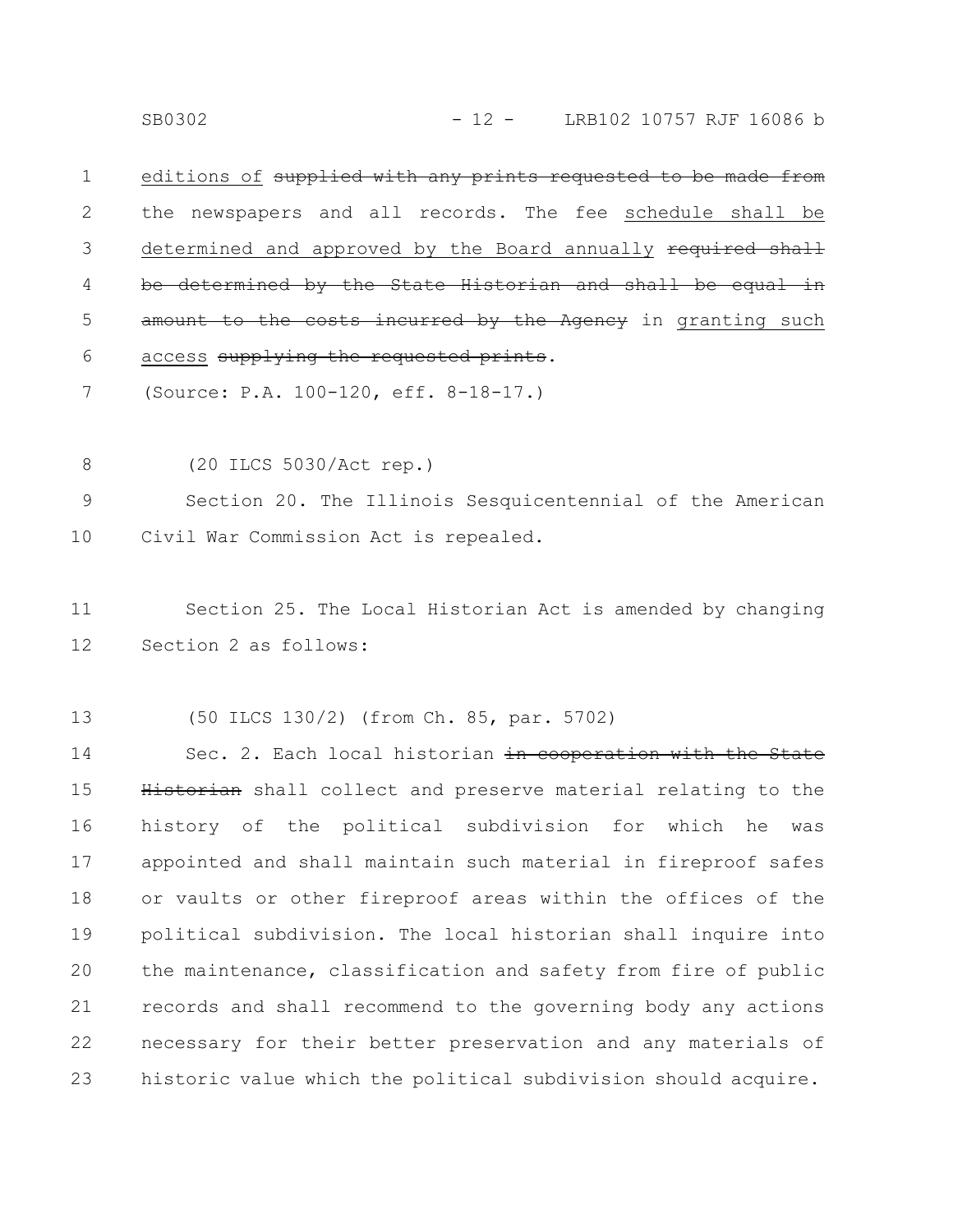SB0302 - 13 - LRB102 10757 RJF 16086 b

The local historian may cooperate with any individual or any public or private civic, patriotic or historic group or association and participate in the organized efforts of such individuals, groups and associations for the preparation and publication of local histories, records and reports, the collection and preservation of local historic artifacts, the restoration and preservation of local historic edifices, the erection of local historic monuments and markers and the recording and documentation of current events of local historic interest or significance. 1 2 3 4 5 6 7 8 9 10

Each local historian shall annually report to the governing body upon his activities and recommendations. 11 12

An annual report shall also be sent to the Abraham Lincoln Presidential Library and Museum State Historian. 13 14

(Source: P.A. 84-736.) 15

Section 30. The Local Records Act is amended by changing Section 6 as follows: 16 17

(50 ILCS 205/6) (from Ch. 116, par. 43.106) 18

Sec. 6. For those agencies comprising counties of 3,000,000 or more inhabitants or located in or coterminous with any such county or a majority of whose inhabitants reside in any such county, this Act shall be administered by a Local Records Commission consisting of the president of the county board of the county wherein the records are kept, the mayor of 19 20 21 22 23 24